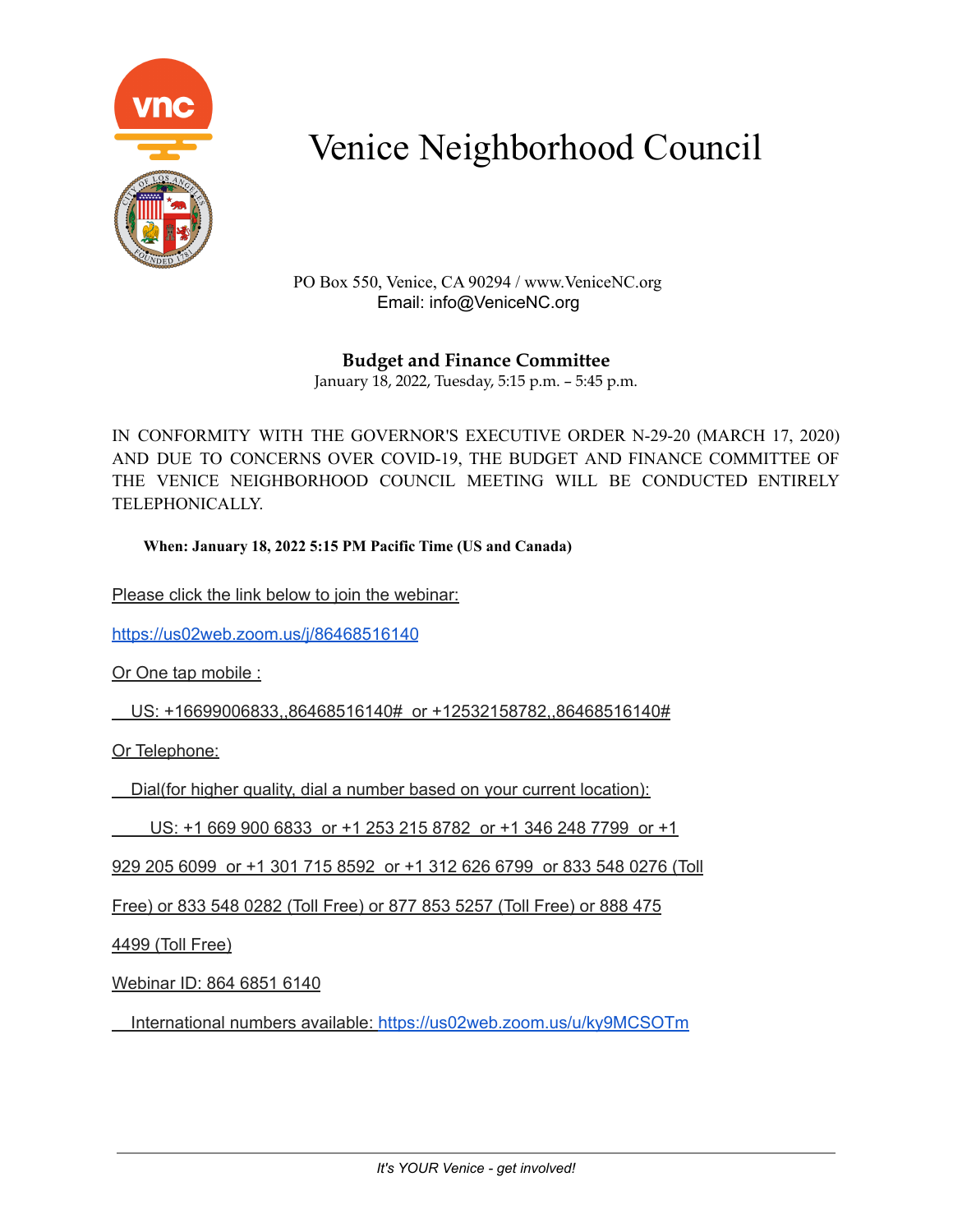

PO Box 550, Venice, CA 90294 / www.VeniceNC.org Email: info@VeniceNC.org

**PUBLIC INPUT AT NEIGHBORHOOD COUNCIL MEETINGS** *The public is requested dial \*9, when* prompted by the presiding officer, to address the Committee on any agenda item before the Committee takes an action on an item. Comments from the public on agenda items will be heard only when the respective item is being considered. Comments from the public on other matters not appearing on the agenda that are within the Committee's jurisdiction will be heard during the General Public Comment period. Please note that under the Brown Act, the Committee is prevented from acting on a matter that you bring to its attention during the General Public Comment period; however, the issue raised by a member of the public may become the subject of a future Committee meeting. Public comment is limited to two minutes per speaker, unless adjusted by the presiding officer of the Committee.

### **AGENDA**

### 1. Call to Order – Roll Call Present Absent

| Andrea Boccaletti, Chair |  | Daffodil Tyminski |  |
|--------------------------|--|-------------------|--|
| Sima Kostovetsky         |  | Ivan Spiegel      |  |
| James Murez              |  | Helen Fallon      |  |

2. Approval of this agenda as presented or amended.

- 3. ANNOUNCEMENTS
- 4. PUBLIC COMMENT on items not on the agenda.
- 5. Approval of minutes of the December 9, 2021 meeting. https://www.venicenc.org/ncfiles/viewCommitteeFile/26201
- 6. OLD BUSINESS
- 7. NEW BUSINESS

A. Item for discussion and possible decision: Approval of Monthly Expenditure

Reports

(MERS) and Expenditure to Date Reports for November and December 2021); <https://www.venicenc.org/ncfiles/viewCommitteeFile/26006>

8. ADJOURNMENT.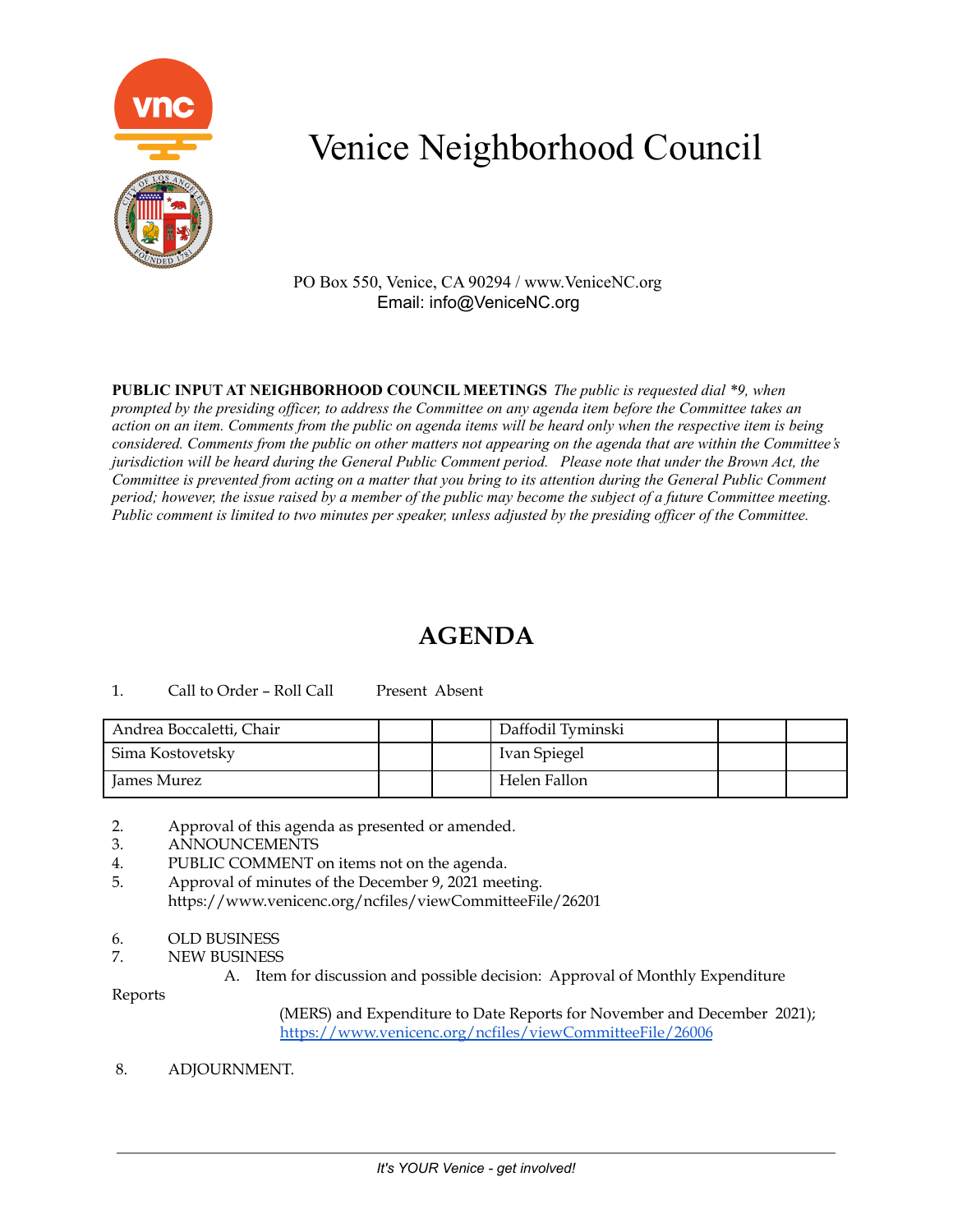

PO Box 550, Venice, CA 90294 / www.VeniceNC.org Email: info@VeniceNC.org

POSTING: In compliance with Government Code section 54957.5, non-exempt writings that are distributed to a majority or all of the committee members in advance of a meeting may be viewed at Beyond Baroque, 681 Venice Blvd; Venice Public Library, 501 S. Venice Blvd; and at our website by clicking on the following link: [www.venicenc.org](http://www.venicenc.org), or at the scheduled meeting. In addition, if you would like a copy of any record related to an item on the agenda, please contact Andrea Boccaletti at treasurer@venicenc.org. You can also receive our agendas via email *by subscribing to L.A. City's Early Notification System at* [www.lacity.org/your-government/government-information/subscribe-meetings-agendas-and-documents/neighborhood](http://www.lacity.org/your-government/government-information/subscribe-meetings-agendas-and-documents/neighborhood)

RECONSIDERATION AND GRIEVANCE PROCESS: For information on the VNC's process for board action reconsideration, stakeholder grievance policy, or any other procedural matters related to this Council, please consult the VNC Bylaws. The Bylaws are available at our Board *meetings and our website [www.venicenc.org.](http://www.venicenc.org)*

THE AMERICAN WITH DISABILITIES ACT: The Venice Neighborhood Council complies with Title II of the Americans with Disabilities Act and does not discriminate on the basis of any disability. Upon request, the Venice Neighborhood Council will provide reasonable accommodations to ensure equal access to its programs, services, and activities. Sign language interpreters, assistive listening devices, or other auxiliary aids and/or services may be provided upon request at least three business days (72) hours prior to the meeting by contacting Andrea *Boccaletti, Treasurer at (917) 412-4013, or by e-mail at [treasurer@vewnienc.org.](mailto:treasurer@vewnienc.org)*

*IN CONFORMITY WITH THE SEPTEMBER 16, 2021 ENACTMENT OF CALIFORNIA ASSEMBLY BILL 361 (RIVAS) AND DUE TO CONCERNS OVER COVID-19, THE VENICE NEIGHBORHOOD COUNCIL MEETING WILL BE CONDUCTED ENTIRELY WITH A CALL-IN OPTION OR INTERNET-BASED SERVICE OPTION.*

#### *AB 361 Updates -*

Public comment cannot be required to be submitted in advance of the meeting, only real-time public comment is required. If there are any broadcasting interruptions that prevent the public from observing or hearing the meeting, the meeting must be recessed or adjourned. If members of the public are unable to provide public comment or be heard due to issues within the Neighborhood Council's control, the meeting must be *recessed or adjourned.*

#### *Reconsideration and Grievance Process -*

For information on the NC's process for board action reconsideration, stakeholder grievance policy, or any other procedural matters related to this Council, please consult the NC Bylaws. The Bylaws are available at our Board meetings and our website *[ww.NeighborhoodCouncilWebsite.org](http://ww.neighborhoodcouncilwebsite.org/)*

#### *Public Posting of Agendas -*

*Venice Neighborhood Council agendas are posted for public review as follows:*

- *● Beyond Baroque, 681 Venice Blvd.,90291*
- *● [www.venicenc.o](http://www.neighborhoodcouncilwebsite.com/)rg*
- . You can also receive our agendas via email by subscribing to L.A. City's Early [Notification](https://www.lacity.org/government/subscribe-agendasnotifications/neighborhood-councils) System (ENS)